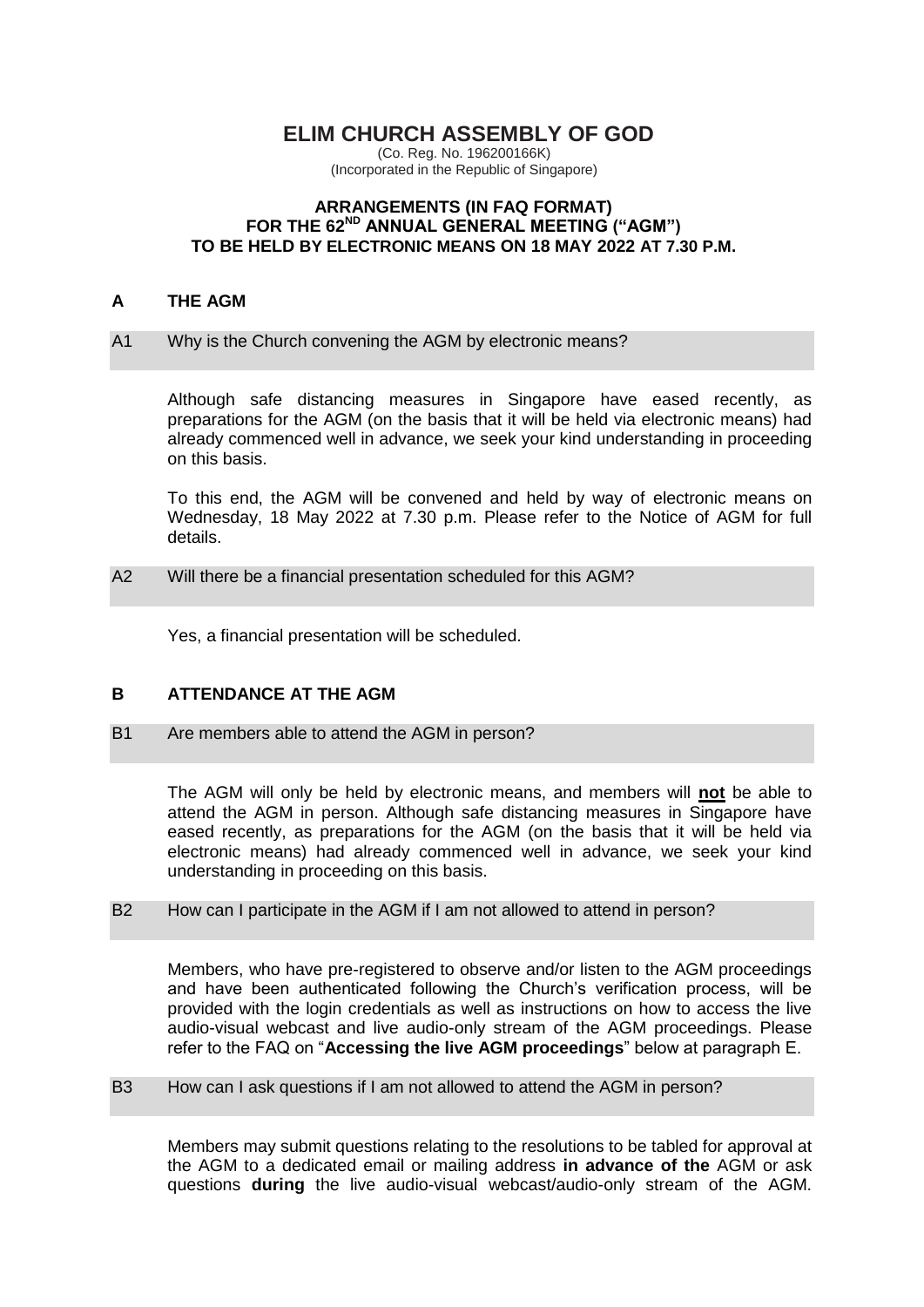Please refer to the FAQ on "**Questions from members**" below at paragraph C for more details.

# **C QUESTIONS FROM MEMBERS**

C1 I have questions relating to the resolutions to be tabled for approval at the AGM. How can I communicate my questions?

You may submit your question(s) relating to the resolutions to be tabled for approval at the AGM to the Chairman of the Meeting, in advance of the AGM, in the following manner:

- (a) if submitted electronically, be submitted via email to the Church at [agm2022@elimchurch.org.sg;](mailto:agm2022@elimchurch.org.sg) or
- (b) if submitted by post, be deposited at the Church Office at 1079 Serangoon Road, Singapore 328182.

Members who wish to submit questions **in advance of the AGM** must ensure that the questions are submitted and **reach the Church by 7.30 p.m., 11 May 2022.** Members are strongly encouraged to submit questions electronically via email. If you are submitting your questions by post, you are encouraged to do so at least 3 working days before the deadline to ensure it reaches the Church on time. You may also notify us via Whatsapp message to 62982204, or via email to [agm2022@elimchurch.org.sg](mailto:agm2022@elimchurch.org.sg) so that we can look out for your submission.

Members will be able to ask questions **during** the live audio-visual webcast/audioonly stream of the AGM. However, if Members would like the Church to endeavour to address their substantial and relevant questions prior to the deadline for submission of their proxy forms, Members should submit their questions in advance **by 7.30 p.m., 11 May 2022** as described above.

C2 Do I need to identify myself when posing questions (by email or by post) to the Church?

Members who submit questions by email in advance of the AGM must provide the member's full name.

Members who submit questions by post in advance of the AGM must provide the member's (1) full name; and (2) address.

We regret that we will not be able to answer your questions if we are unable to verify your member status.

C3 Is there a cut-off date for sending in questions in advance of the AGM (by email or by post)?

Yes, Members who wish to submit questions **in advance of the AGM** must ensure that the questions are submitted and **reach the Church by 7.30 p.m., 11 May 2022.** We regret that we will not be able to address questions received after the cut-off time and date.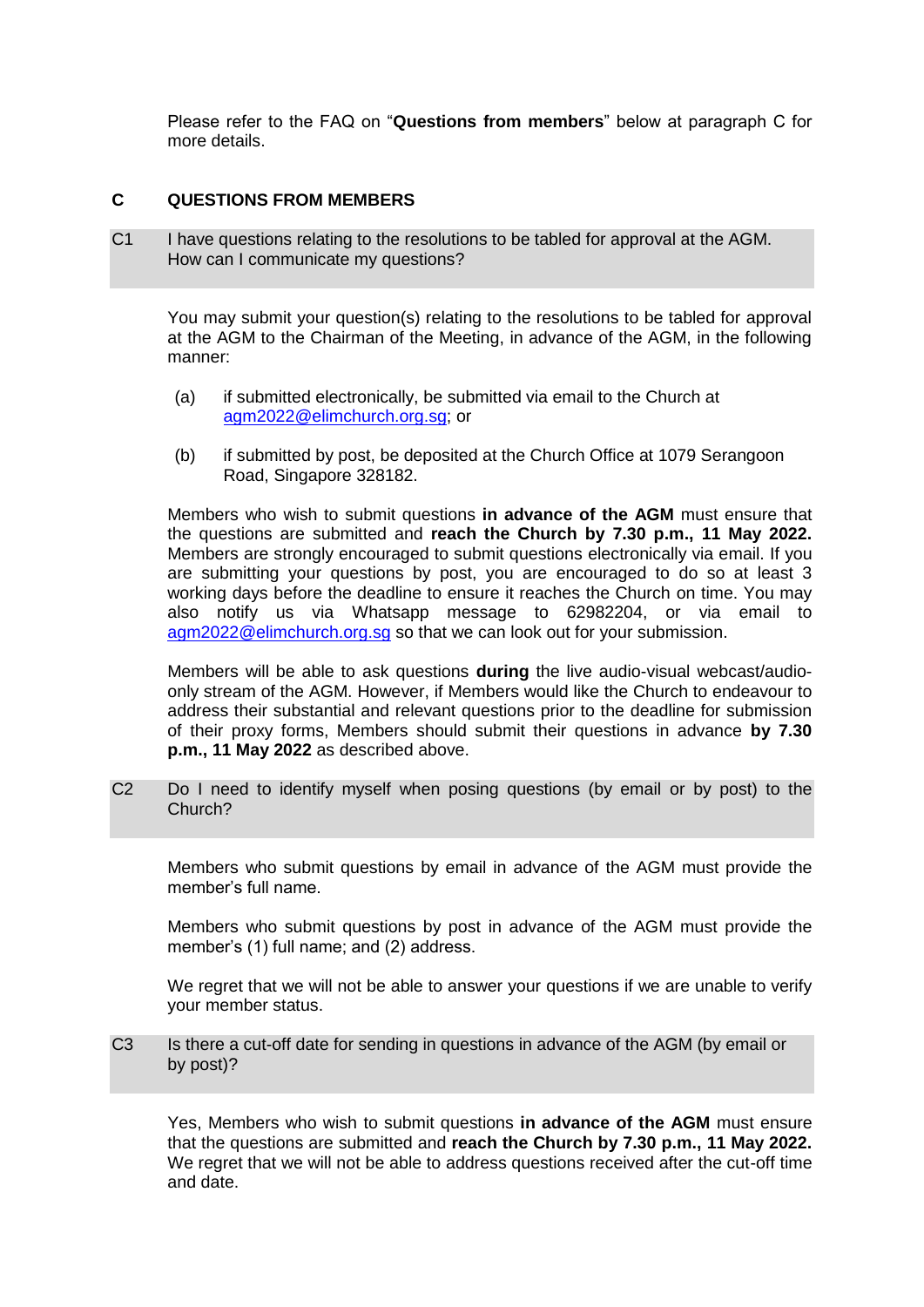#### C4 How will my questions be answered?

The Church will endeavour to address all substantial and relevant questions submitted in advance of the AGM by electronic means prior to the proxy form submission deadline.

Where questions are raised during the live audio-visual webcast/audio-only stream of the AGM, we will endeavour to respond directly.

### **D PRE-REGISTRATION FOR THE LIVE AUDIO-VISUAL WEBCAST OR LIVE AUDIO ONLY STREAM OF AGM PROCEEDINGS**

D1 When can I start to pre-register for the live AGM proceedings?

You can start your pre-registration **from 3 May 2022** at the Church's pre-registration website at the URL [http://link.elimchurch.org.sg/register-agm.](http://link.elimchurch.org.sg/register-agm)

D2 Is there a closing date for pre-registration?

Yes, please complete your pre-registration **before 7.30 p.m. on 11 May 2022**. We regret that only members who have pre-registered before the closing date and whose status as members of the Church have been verified will be allowed access to the live AGM proceedings.

D3 Who can pre-register for the live audio-visual webcast or audio-only streaming of the AGM proceedings?

Only voting members, whose names appear on the Church's Register of Members, can pre-register for the live AGM proceedings. We regret that registrations that do not meet this requirement will not be processed.

D4 Can I pre-register my representative for the live AGM proceedings?

We regret that only voting members, whose names appear on the Church's Register of Members, can pre-register for the live AGM proceedings. Registrations that do not meet this requirement will not be processed.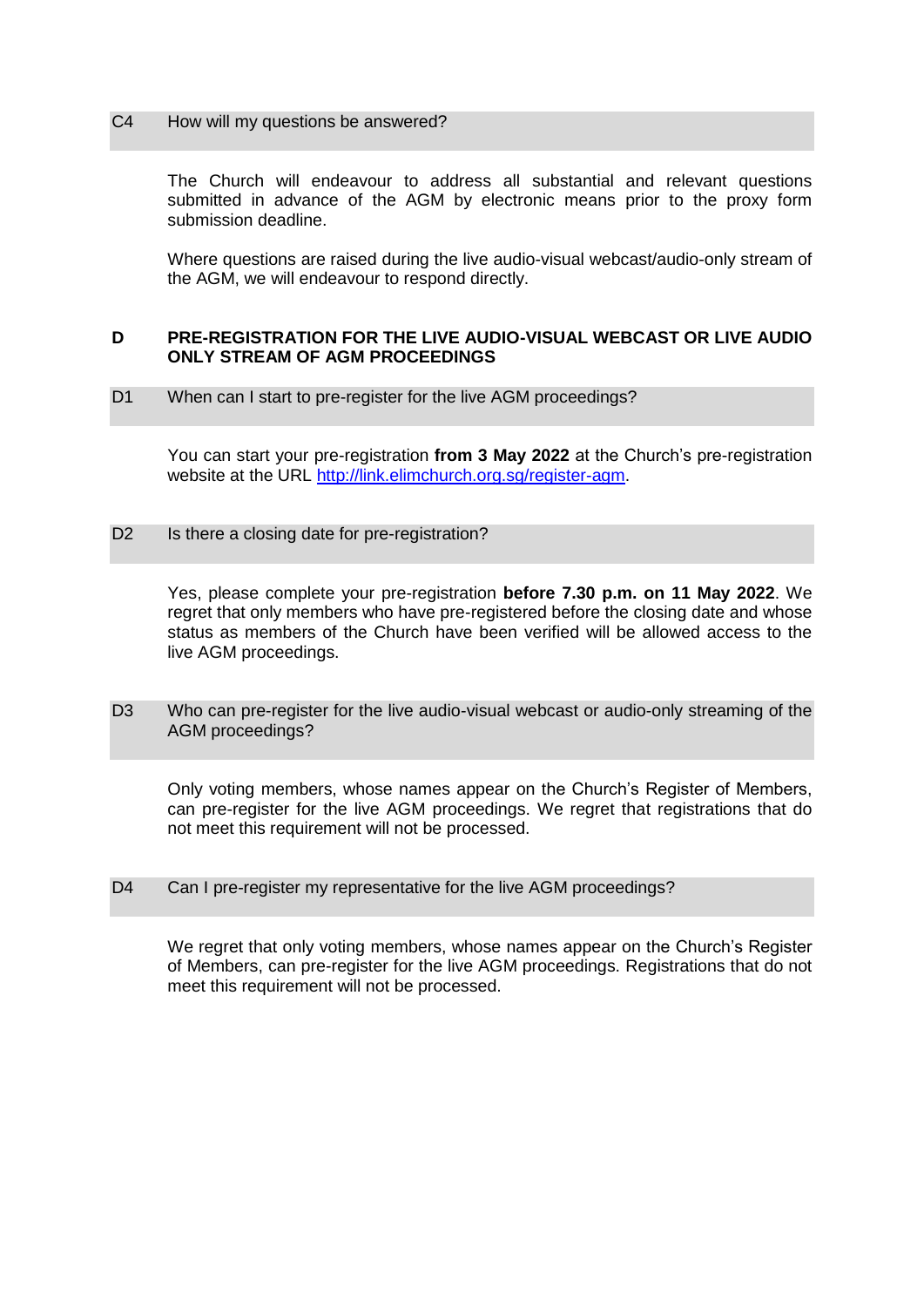D5 How do I pre-register for the live AGM proceedings (audio-visual webcast or audioonly streaming)?

You will need to take the following steps:

- Step 1 : Go to the pre-registration website at the URL [http://link.elimchurch.org.sg/register-agm.](http://link.elimchurch.org.sg/register-agm)
- Step 2 : Complete the information required on the pre-registration form.

You will need to provide the following mandatory information:

- Full Name (as in NRIC/Passport)
- Last 4 characters of NRIC (for verification purposes)
- Email Address
- Contact number (to contact you if clarifications are required for the data submitted)
- Step 3 : Review your input and ensure it is accurate before clicking "Submit".
- Step 4 : After you click "Submit", an acknowledgement of your registration will appear on the registration page, followed by an acknowledgement sent to the email address you have provided.

### **Notes:**

Members must pre-register **by 7.30 p.m., 11 May 2022**.

If you do not receive an email acknowledgement after your registration, please check your spam/junk email folder. If the email acknowledgment cannot be found in your inbox as well as your spam/junk email folder, it means your pre-registration was not successful. Please try submitting the pre-registration form again, or contact the Church for assistance via phone call or Whatsapp message to 62982204, or via email to [agm2022@elimchurch.org.sg.](mailto:agm2022@elimchurch.org.sg)

Upon verification that you are a member of Elim Church Assembly of God, an email will be sent to you by 7.30 p.m. on 13 May 2022 with your login credentials as well as instructions on how to access the live audio-visual webcast and live audio-only stream of the AGM proceedings (the "**Confirmation Email**"). If you do not receive this Confirmation Email by 7.30 p.m on 13 May 2022 but have registered by the 11 May 2022 deadline, please contact the Church via phone call or Whatsapp message to 62982204, or via email to [agm2022@elimchurch.org.sg](mailto:agm2022@elimchurch.org.sg) by 7.30 p.m., 15 May 2022.

If we are unable to verify your status as a voting member, you will receive an email by 7.30 p.m. on 13 May 2022 to notify you of this.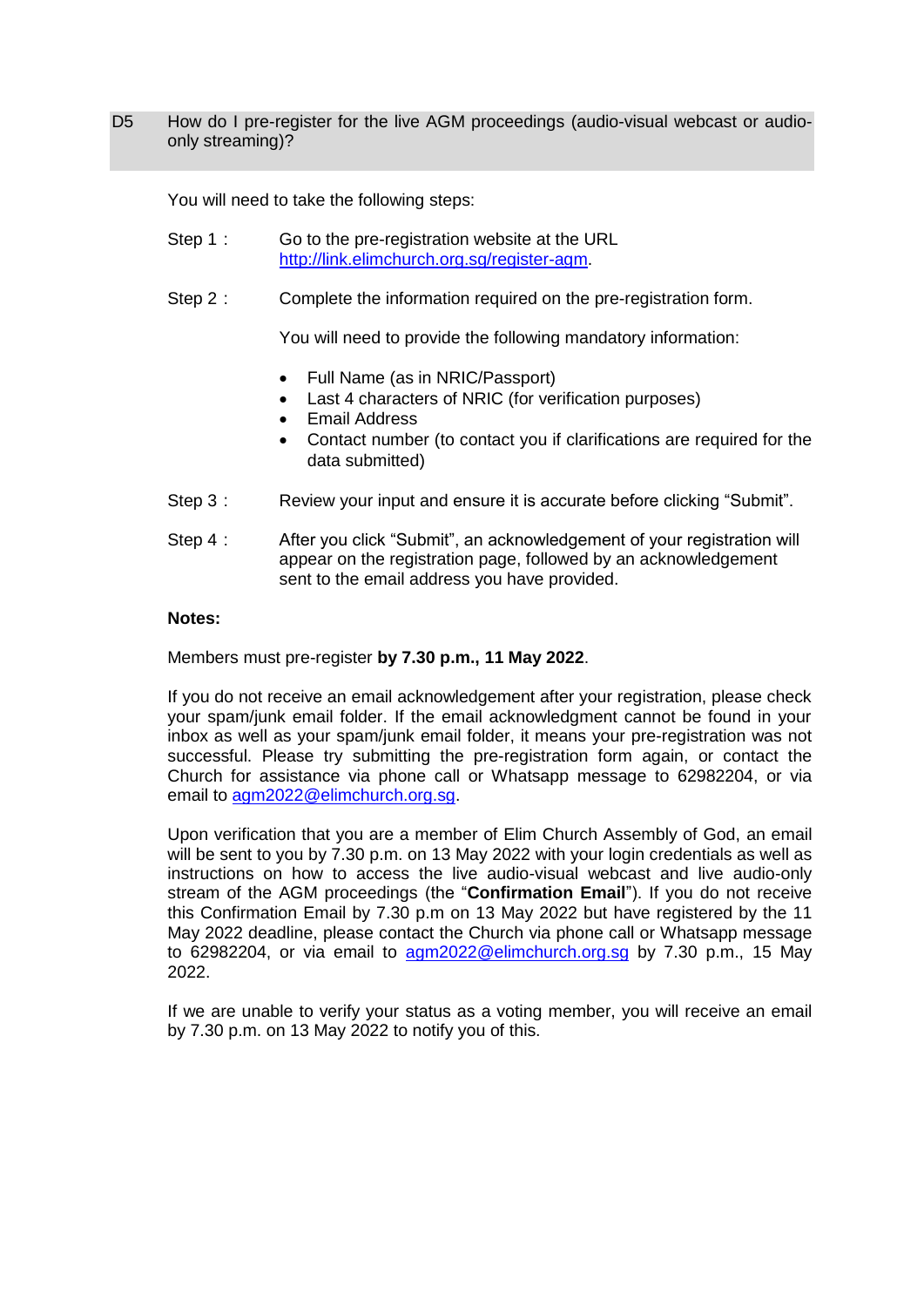D6 When will I receive the login credentials for the live audio-visual webcast and live audio-only stream of the AGM proceedings?

Authenticated members will receive a Confirmation Email by 7.30 p.m. on 13 May 2022.

The email will contain:

- The URL link and the corresponding password to view the live audio-visual webcast
- A telephone number and corresponding Meeting ID and password to access the live audio-only stream (phone in and listen only)

Members who do not receive such email by 7.30 p.m. on 13 May 2022 but have registered by the 11 May 2022 deadline should contact the Church via phone call or Whatsapp message to 62982204, or via email to [agm2022@elimchurch.org.sg](mailto:agm2022@elimchurch.org.sg) by 7.30 p.m. on 15 May 2022.

Please refer to the FAQ on "**Accessing the live AGM proceedings**" below at paragraph E for details on steps to take on the day of the AGM (18 May 2022, 7.30 p.m.).

# **E ACCESSING THE LIVE AGM PROCEEDINGS**

E1 I have received the confirmation email. What should I do next?

The AGM commences at **7.30 p.m. on 18 May 2022**. Access to the online meeting room will be available from 7.00 p.m. onwards.

### **Live audio-visual option:**

- For members who wish to view the live audio-visual webcast, you may click on the URL link indicated in your Confirmation Email to access the online meeting room from 7.00 p.m. onwards.
- When prompted, key in the password which has been provided in the Confirmation Email.
- The AGM will commence at **7.30 p.m.**

### **Live audio-only option:**

- For members who wish to call in for the live audio-only stream (phone in and listen only), you may call the telephone number indicated on your Confirmation Email from 7.00 p.m. onwards.
- When prompted, key in the Meeting ID as directed, followed by the password which has been provided in the Confirmation Email.
- Once connected to the call, please specify your name and the last 4 characters of your NRIC clearly when prompted to do so, for the purpose of verification.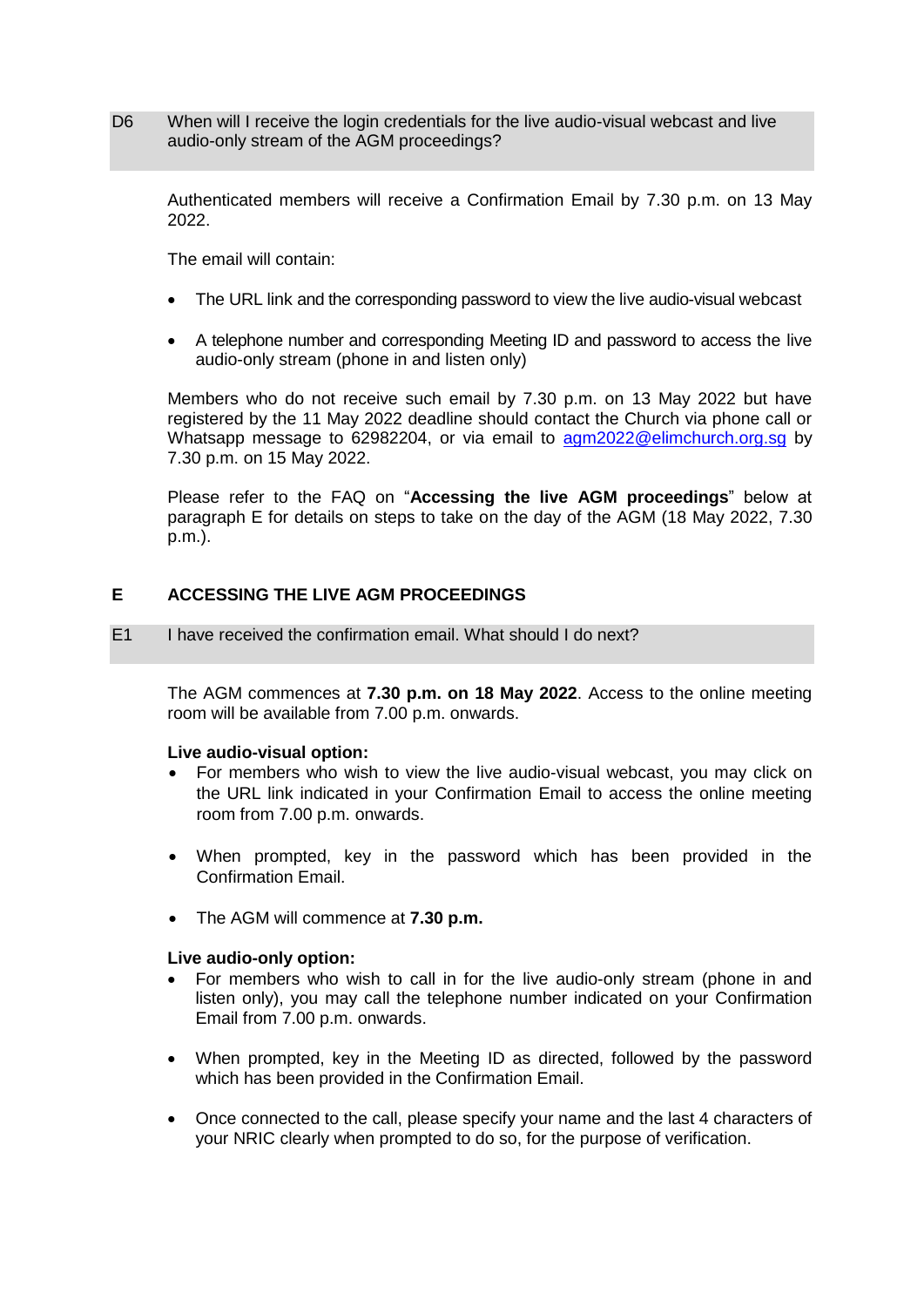#### E2 Can I watch the live audio-visual webcast from my mobile phone?

Yes, you can watch the live audio-visual webcast from any smartphone as long as:

- You have a stable WIFI connection or LAN connection
- You have downloaded the "Zoom Cloud Meetings" app on your device.
	- o For iOS, download from<https://itunes.apple.com/us/app/id546505307> o For Android, download from
		- <https://play.google.com/store/apps/details?id=us.zoom.videomeetings>
- E3 Can I ask questions during the live audio-visual webcast or through the audio-only stream?

Yes, Members will be able to ask questions during the live audio-visual webcast/audio-only stream of the AGM.

However, if Members would like the Church to endeavour to address their substantial and relevant questions prior to the deadline for submission of their proxy forms, Members should submit their questions in advance by **7.30 p.m., 11 May 2022**. Please refer to the FAQ on "**Questions from members**" above at paragraph C for more details.

# **F VOTING ON THE RESOLUTIONS TABLED FOR APPROVAL AT THE AGM**

### F1 Since I am not able to attend the AGM in person, how can I exercise my votes?

A member who wishes to vote on the resolutions to be tabled for approval at the AGM must appoint the Chairman of the Meeting as his/her proxy to attend, speak and vote on his/her behalf at the AGM by completing, signing and submitting the Proxy Form.

In appointing the Chairman of the Meeting as proxy, a member must give specific instructions as to voting, or abstentions from voting, in respect of each resolution in the form of proxy, failing which the appointment of the Chairman of the Meeting as proxy for that resolution will be treated as invalid.

The Proxy Forms received and validated will be counted. Thereafter, the results announced by the Chairman during the AGM.

### F2 Where can I find the Proxy Form?

The Proxy Form has been sent to members by email and by post, and is also published on the Church's website at the URL [http://www.elimchurch.org.sg/agm-](http://www.elimchurch.org.sg/agm-2022)[2022.](http://www.elimchurch.org.sg/agm-2022)